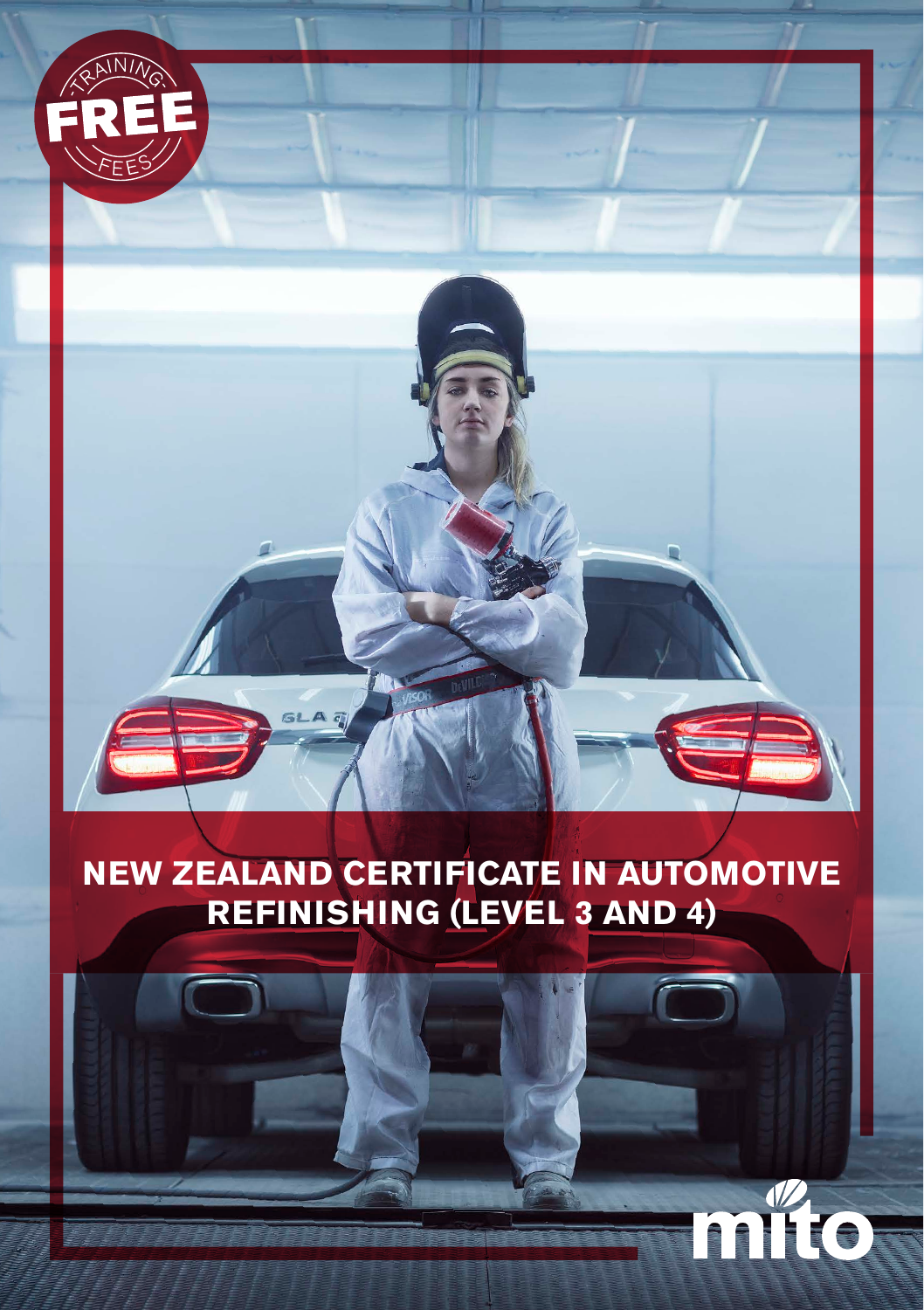This training programme will ensure that you are able to prepare, restore, and finish painted vehicle surfaces. These skills can then be applied to a range of jobs, from repairing damaged paintwork to simply adding some cosmetic enhancement.

#### Programme Outline

This programme is expected to take 3 1/2 years to complete both Level 3 and 4.

The training programme includes a mix of practical training and assessment, undertaken in the workplace, and eLearning, allowing you to complete theory elements of the programme at your own pace. You will have access to videos, interactive simulations and theory assessments, which can be easily accessed at any time and from any device – mobile phone, tablet or PC.

| <b>QUALIFICATION OUTCOMES</b> |                                                                                                                                                                              | <b>LEVEL</b> | <b>CREDITS</b> |
|-------------------------------|------------------------------------------------------------------------------------------------------------------------------------------------------------------------------|--------------|----------------|
| <b>OUTCOME 1</b>              | Follow workplace policies, workplace<br>procedures and relevant regulations to<br>work safely and effectively in the collision<br>repair and automotive refinishing industry | 3            | 17             |
| <b>OUTCOME 2</b>              | Apply fundamental collision repair<br>knowledge to remove and replace vehicle<br>components to assist with collision repair                                                  | 3            | 65             |
| <b>OUTCOME 3</b>              | Apply fundamental automotive refinishing<br>knowledge to repair minor damage<br>and prepare vehicle components for<br>refinishing work                                       | 3            |                |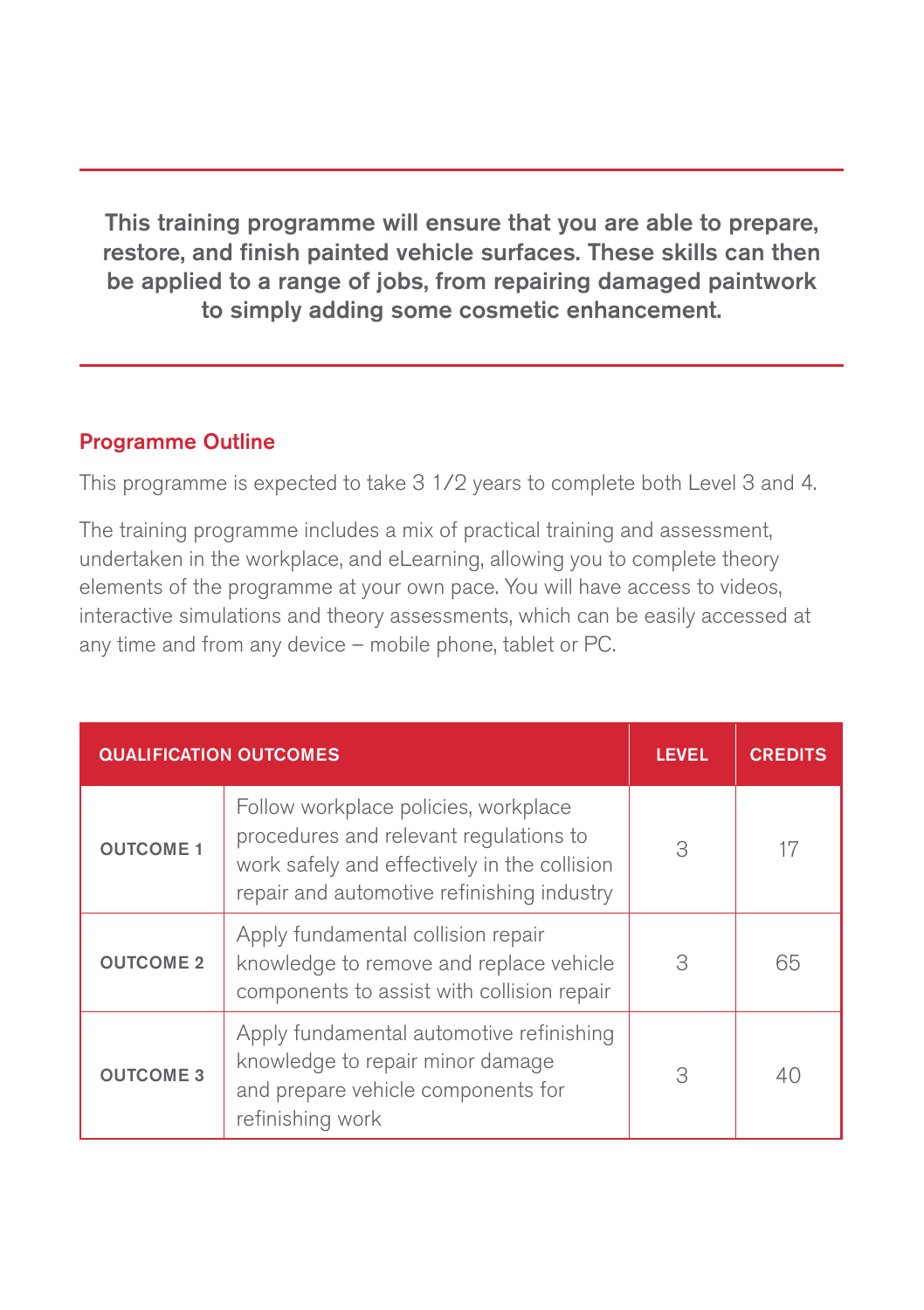| <b>QUALIFICATION OUTCOMES</b> |                                                                                                                                                       | <b>LEVEL</b> | <b>CREDITS</b> |
|-------------------------------|-------------------------------------------------------------------------------------------------------------------------------------------------------|--------------|----------------|
| <b>OUTCOME 4</b>              | Monitor the workplace and respond to<br>issues as required to maintain a safe and<br>effective workplace                                              | 4            | 15             |
| <b>OUTCOME 5</b>              | Apply refinishing knowledge to select<br>the appropriate tools, products and<br>equipment for restoring and refinishing a<br>vehicle's body surface   | 4            | 40             |
| <b>OUTCOME 6</b>              | Apply refinishing knowledge to mix and<br>match colour, and ensure that quality of<br>a prepared body surface is in line with<br>company requirements | 4            | 30             |
| <b>OUTCOME 7</b>              | Apply refinishing knowledge to restore<br>and refinish a vehicle's body surface                                                                       |              | 35             |

#### Entry Requirements

You must be employed full-time in the industry to enrol in this programme.

### Programme Fee

There is no training fee for this programme until 31 December 2022.